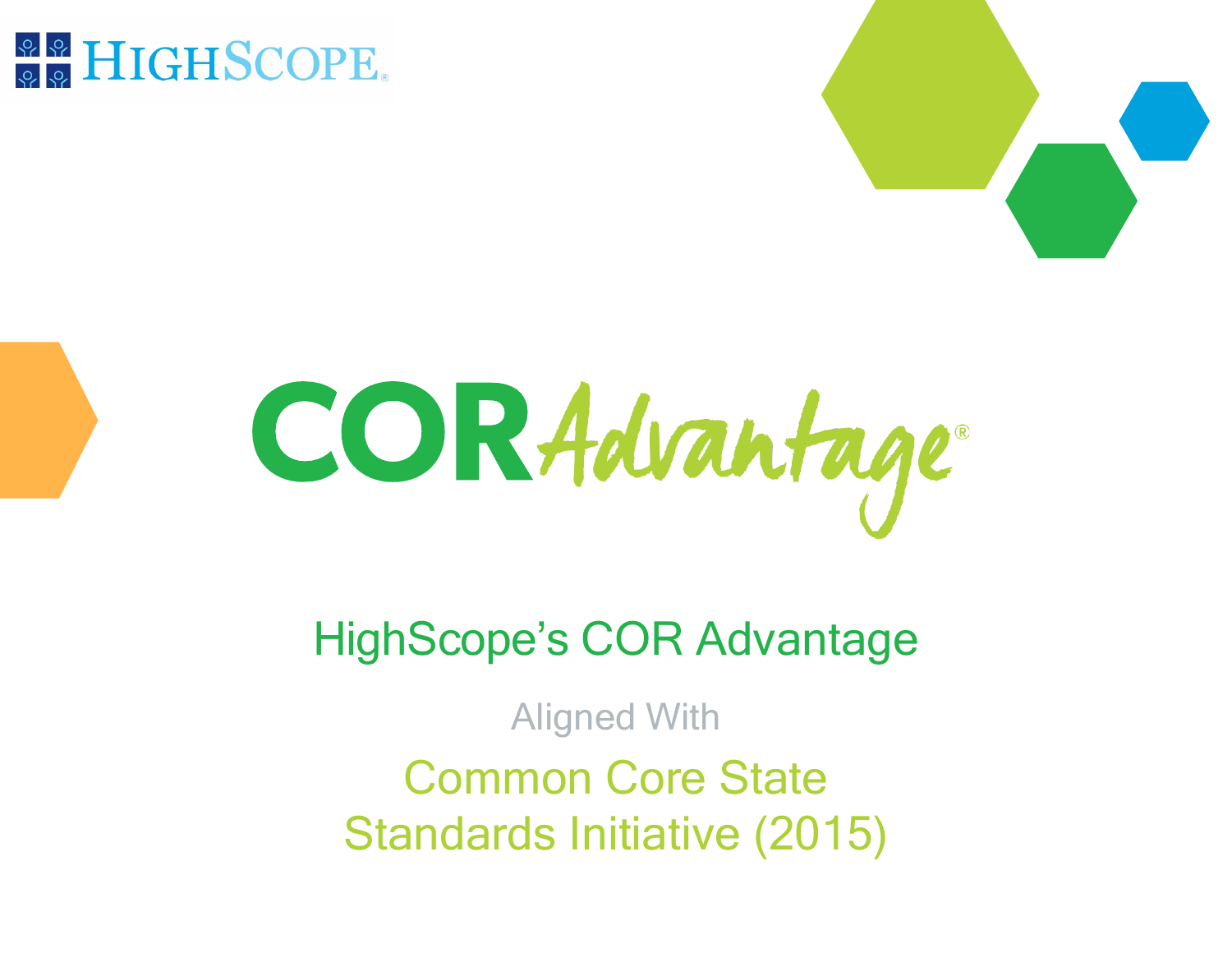| <b>English Language Arts Standards</b>                                                                                                                                                                    |                                                                                                |
|-----------------------------------------------------------------------------------------------------------------------------------------------------------------------------------------------------------|------------------------------------------------------------------------------------------------|
| <b>College and Career Readiness Anchor Standards for Reading</b>                                                                                                                                          |                                                                                                |
| <b>Key Ideas and Details</b>                                                                                                                                                                              |                                                                                                |
| Read closely to determine what the text says explicitly and to make logical inferences from it;<br>cite specific textual evidence when writing or speaking to support conclusions drawn from the<br>text. | M.<br>Listening and comprehension +<br>Ρ.<br>Reading +<br>Q.<br>Book enjoyment and knowledge + |
| Determine central ideas or themes of a text and analyze their development; summarize the<br>key supporting details and ideas.                                                                             | M.<br>Listening and comprehension +<br>Book enjoyment and knowledge +<br>Q.                    |
| Analyze how and why individuals, events, or ideas develop and interact over the course of a<br>text.                                                                                                      | M.<br>Listening and comprehension +<br>Book enjoyment and knowledge +<br>Q.                    |
| <b>Craft and Structure</b>                                                                                                                                                                                |                                                                                                |
| Interpret words and phrases as they are used in a text, including determining technical,<br>connotative, and figurative meanings, and analyze how specific word choices shape meaning<br>or tone.         | M.<br>Listening and comprehension +<br>Book enjoyment and knowledge +<br>Q.                    |
| Analyze the structure of texts, including how specific sentences, paragraphs, and larger<br>portions of the text (e.g., a section, chapter, scene, or stanza) relate to each other and the<br>whole.      | Listening and comprehension +<br>М.<br>Book enjoyment and knowledge +<br>Q.                    |
| Assess how point of view or purpose shapes the content and style of a text.                                                                                                                               | Listening and comprehension +<br>М.                                                            |
| Integration of Knowledge and Ideas                                                                                                                                                                        |                                                                                                |
| Integrate and evaluate content presented in diverse media and formats, including visually and<br>quantitatively, as well as in words.                                                                     | М.<br>Listening and comprehension +                                                            |
| Delineate and evaluate the argument and specific claims in a text, including the validity of the<br>reasoning as well as the relevance and sufficiency of the evidence.                                   | Μ.<br>Listening and comprehension +                                                            |
| Analyze how two or more texts address similar themes or topics in order to build knowledge or<br>to compare the approaches the authors take.                                                              | M.<br>Listening and comprehension +                                                            |
| <b>Range of Reading and Level of Text Complexity:</b>                                                                                                                                                     |                                                                                                |
| Read and comprehend complex literary and informational texts independently and proficiently.                                                                                                              | M.<br>Listening and comprehension†<br>Ρ.<br>Reading +<br>Q.<br>Book enjoyment and knowledge +  |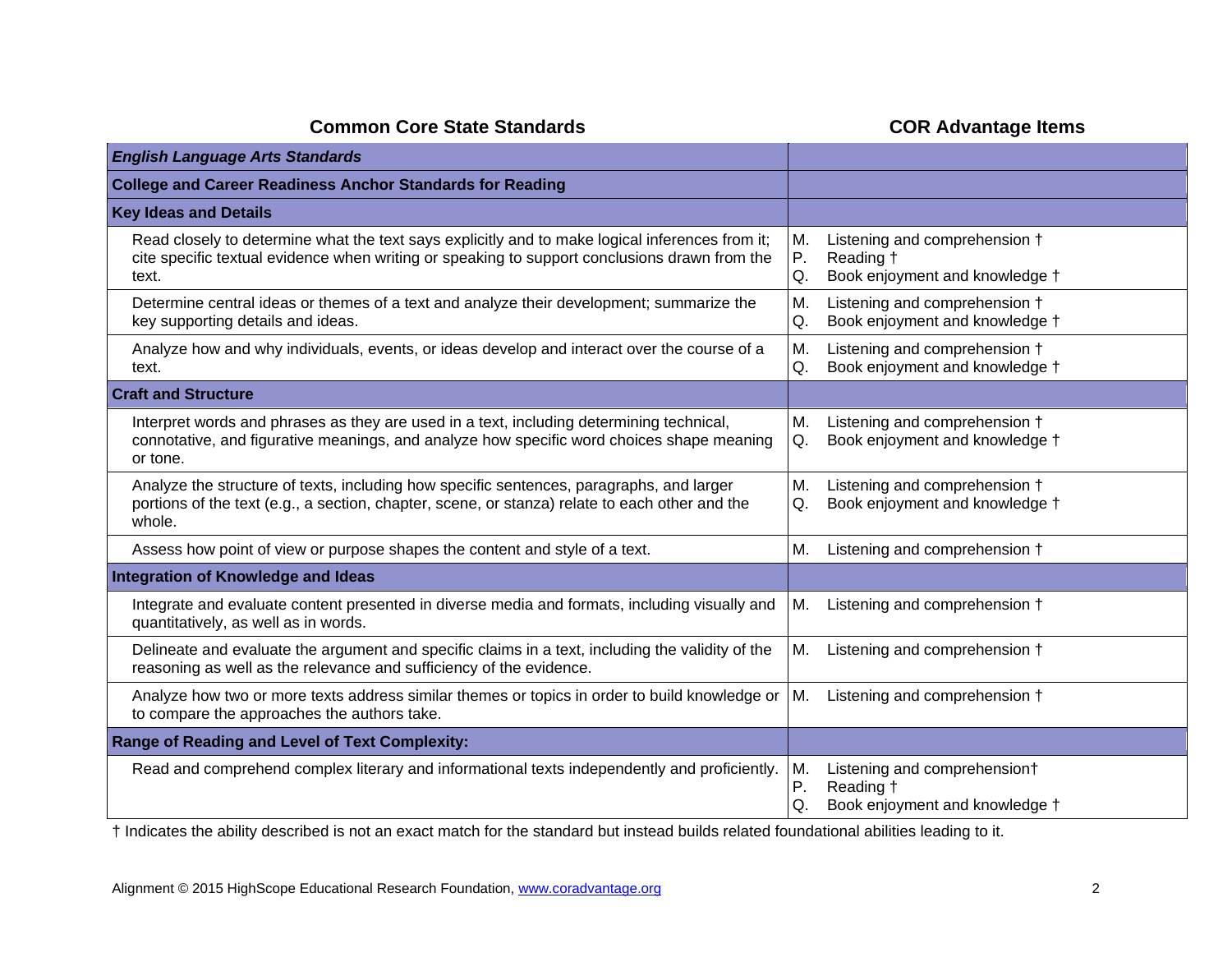| <b>English Language Arts Standards, CONT</b>                                                                                                                                                            |                                                                                                |
|---------------------------------------------------------------------------------------------------------------------------------------------------------------------------------------------------------|------------------------------------------------------------------------------------------------|
| <b>College and Career Readiness Anchor Standards for Writing</b>                                                                                                                                        |                                                                                                |
| <b>Text Types and Purposes</b>                                                                                                                                                                          |                                                                                                |
| Write arguments to support claims in an analysis of substantive topics or texts using valid<br>reasoning and relevant and sufficient evidence.                                                          | M.<br>Listening and comprehension +<br>R.<br>Writing †                                         |
| Write informative/explanatory texts to examine and convey complex ideas and information<br>clearly and accurately through the effective selection, organization, and analysis of content.               | M.<br>Listening and comprehension +<br>R.<br>Writing +                                         |
| Write narratives to develop real or imagined experiences or events using effective technique,<br>well-chosen details and well-structured event sequences.                                               | R.<br>Writing +<br>AA. Pretend play +                                                          |
| <b>Production and Distribution of Writing</b>                                                                                                                                                           |                                                                                                |
| Produce clear and coherent writing in which the development, organization, and style are<br>appropriate to task, purpose, and audience.                                                                 | R.<br>Writing †                                                                                |
| Develop and strengthen writing as needed by planning, revising, editing, rewriting, or trying a<br>new approach.                                                                                        | R.<br>Writing †                                                                                |
| Use technology, including the Internet, to produce and publish writing and to interact and<br>collaborate with others.                                                                                  | R.<br>Writing †<br>EE. Tools and technology +                                                  |
| <b>Research to Build and Present Knowledge</b>                                                                                                                                                          |                                                                                                |
| Conduct short as well as more sustained research projects based on focused questions,<br>demonstrating understanding of the subject under investigation.                                                | Initiative and planning t<br>Α.<br>CC. Experimenting, predicting, and drawing<br>conclusions + |
| Gather relevant information from multiple print and digital sources, assess the credibility and<br>accuracy of each source, and integrate the information while avoiding plagiarism.                    | Initiative and planning t<br>Α.<br>M.<br>Listening and comprehension +<br>R.<br>Writing †      |
| Draw evidence from literary or informational texts to support analysis, reflection, and research.                                                                                                       | M.<br>Listening and comprehension +                                                            |
| <b>Range of Writing</b>                                                                                                                                                                                 |                                                                                                |
| Write routinely over extended time frames (time for research, reflection, and revision) and<br>shorter time frames (a single sitting or a day or two) for a range of tasks, purposes, and<br>audiences. | Α.<br>Initiative and planning †<br>R.<br>Writing †                                             |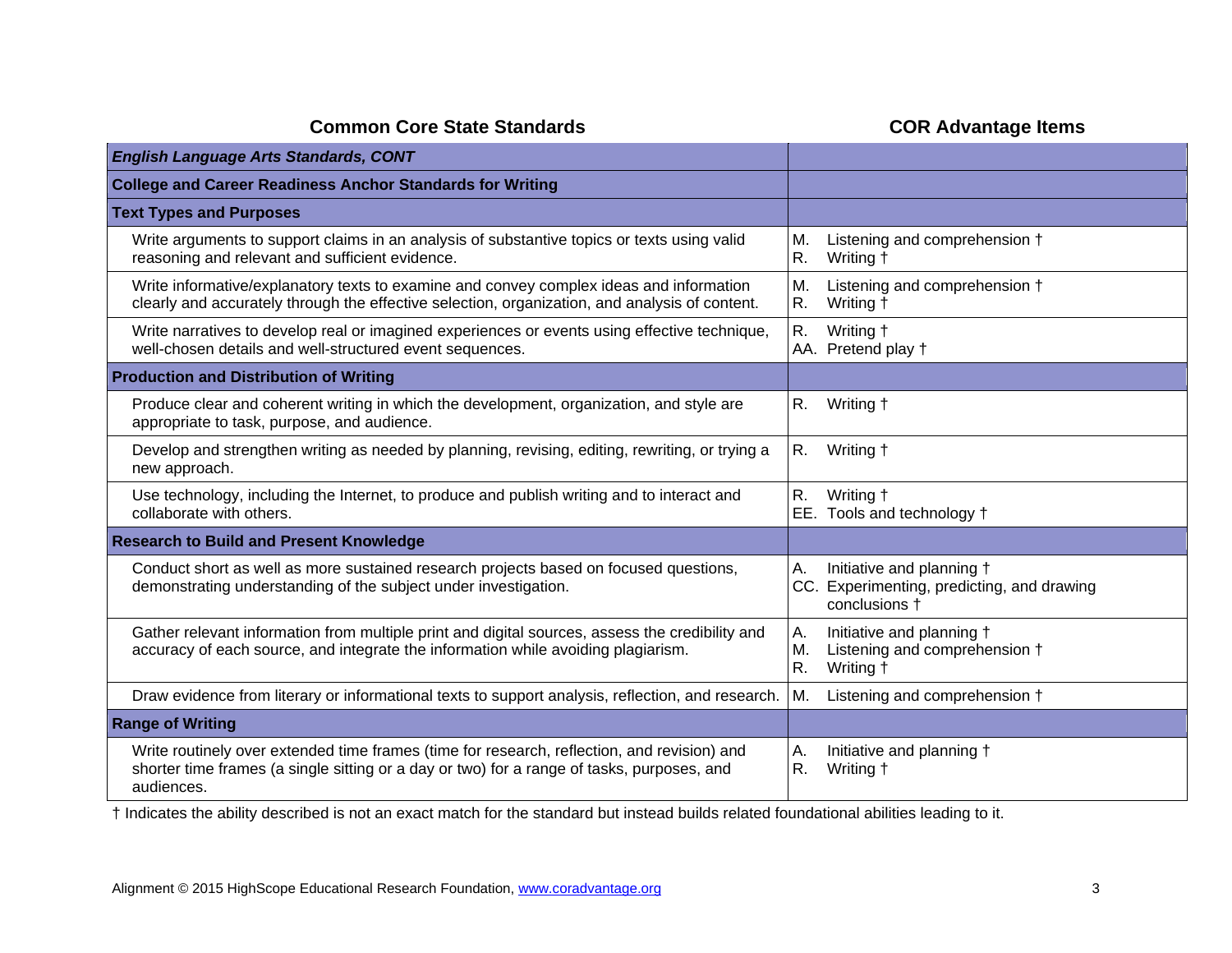| <b>English Language Arts Standards, CONT</b>                                                                                                                                                                      |                |                                                                                                    |
|-------------------------------------------------------------------------------------------------------------------------------------------------------------------------------------------------------------------|----------------|----------------------------------------------------------------------------------------------------|
| <b>College and Career Readiness Anchor Standards for Speaking and Listening</b>                                                                                                                                   |                |                                                                                                    |
| <b>Comprehension and Collaboration</b>                                                                                                                                                                            |                |                                                                                                    |
| Prepare for and participate effectively in a range of conversations and collaborations with<br>diverse partners, building on others' ideas and expressing their own clearly and persuasively.                     | Ε.<br>F.<br>L. | Building relationships with adults †<br>Building relationships with other children †<br>Speaking + |
| Integrate and evaluate information presented in diverse media and formats, including visually,<br>quantitatively, and orally.                                                                                     | М.             | Speaking +<br>Listening and comprehension +                                                        |
| Evaluate a speaker's point of view, reasoning, and use of evidence and rhetoric.                                                                                                                                  | D.<br>М.       | Emotions +<br>Listening and comprehension +                                                        |
| <b>Presentation of Knowledge and Ideas</b>                                                                                                                                                                        |                |                                                                                                    |
| Present information, findings, and supporting evidence such that listeners can follow the line of L.<br>reasoning and the organization, development, and style are appropriate to task, purpose, and<br>audience. |                | Speaking +                                                                                         |
| Make strategic use of digital media and visual displays of data to express information and<br>enhance understanding of presentations.                                                                             | W.             | Data analysis +<br>EE. Tools and technology +                                                      |
| Adapt speech to a variety of contexts and communicative tasks, demonstrating command of<br>formal English when indicated or appropriate.                                                                          | L.             | Speaking +                                                                                         |
| <b>College and Career Readiness Anchor Standards for Language</b>                                                                                                                                                 |                |                                                                                                    |
| <b>Conventions of Standard English</b>                                                                                                                                                                            |                |                                                                                                    |
| Demonstrate command of the conventions of standard English grammar and usage when<br>writing or speaking.                                                                                                         | L.<br>R.       | Speaking †<br>Writing +                                                                            |
| Demonstrate command of the conventions of standard English capitalization, punctuation, and<br>spelling when writing.                                                                                             | R.             | Writing †                                                                                          |
| <b>Knowledge of Language</b>                                                                                                                                                                                      |                |                                                                                                    |
| Apply knowledge of language to understand how language functions in different contexts, to<br>make effective choices for meaning or style, and to comprehend more fully when reading or<br>listening.             | М.             | Listening and comprehension +                                                                      |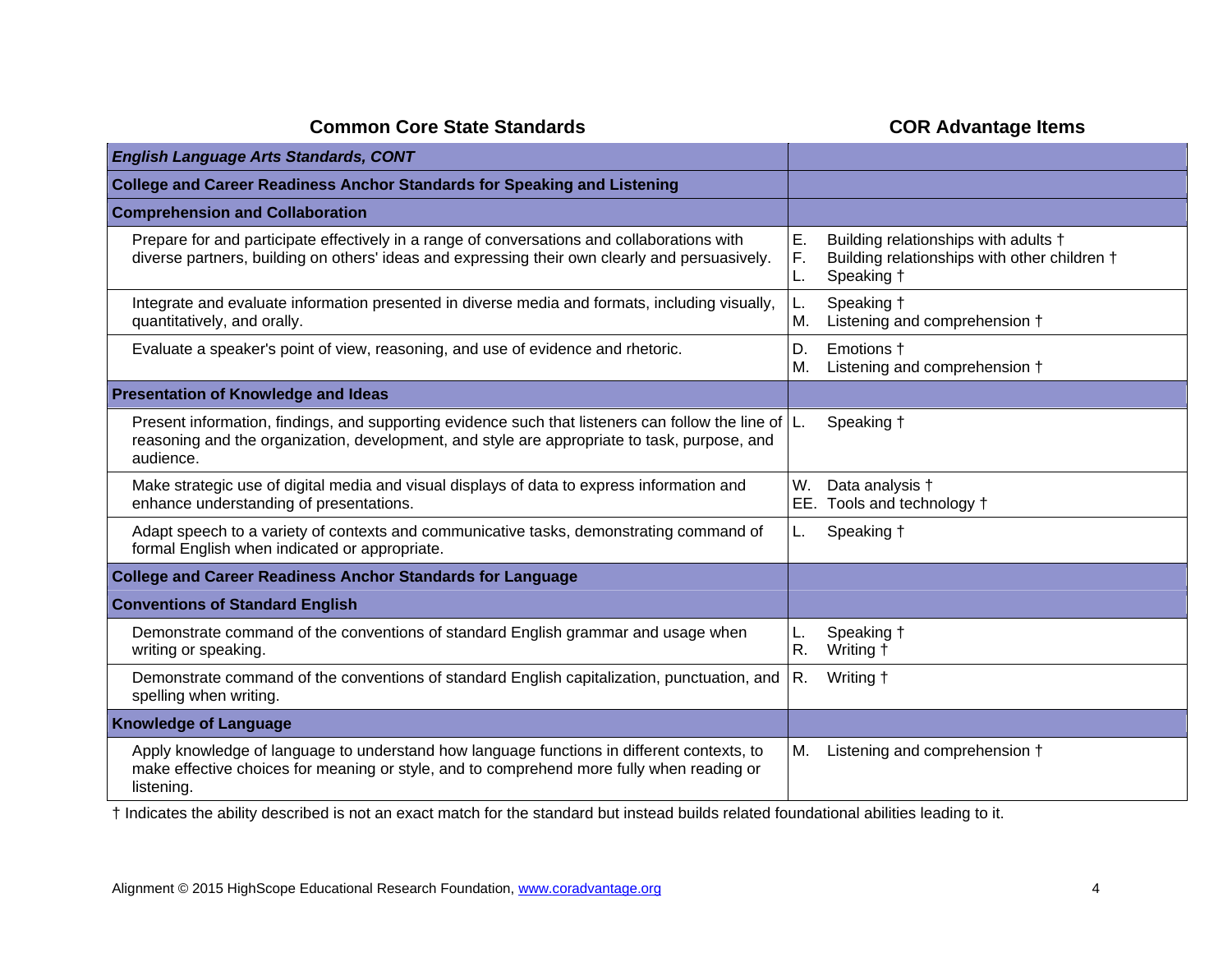| <b>English Language Arts Standards, CONT</b>                                                                                                                                                                                                                                                                                                     |                                                   |
|--------------------------------------------------------------------------------------------------------------------------------------------------------------------------------------------------------------------------------------------------------------------------------------------------------------------------------------------------|---------------------------------------------------|
| <b>College and Career Readiness Anchor Standards for Language, CONT</b>                                                                                                                                                                                                                                                                          |                                                   |
| <b>Vocabulary Acquisition and Use</b>                                                                                                                                                                                                                                                                                                            |                                                   |
| Determine or clarify the meaning of unknown and multiple-meaning words and phrases by<br>using context clues, analyzing meaningful word parts, and consulting general and specialized<br>reference materials, as appropriate.                                                                                                                    | Listening and comprehension †<br>M.               |
| Demonstrate understanding of figurative language, word relationships, and nuances in word<br>meanings.                                                                                                                                                                                                                                           | Listening and comprehension †<br>IM.              |
| Acquire and use accurately a range of general academic and domain-specific words and<br>phrases sufficient for reading, writing, speaking, and listening at the college and career<br>readiness level; demonstrate independence in gathering vocabulary knowledge when<br>encountering an unknown term important to comprehension or expression. | Speaking †<br>Listening and comprehension +<br>M. |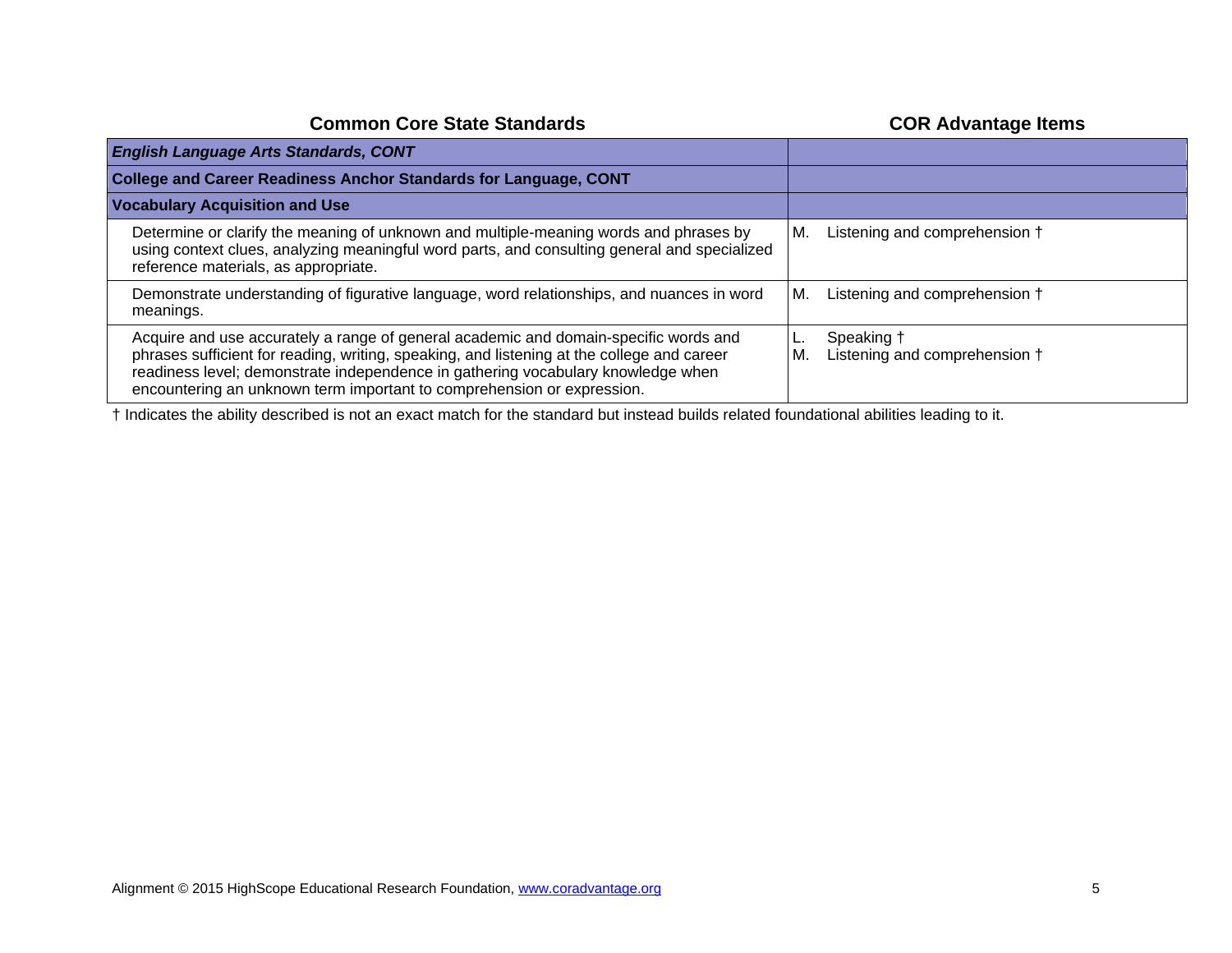| <b>English Language Arts Standards, CONT</b>                                                                                                                              |                                                                         |
|---------------------------------------------------------------------------------------------------------------------------------------------------------------------------|-------------------------------------------------------------------------|
| <b>Reading: Literature: Kindergarten</b>                                                                                                                                  |                                                                         |
| <b>Key Ideas and Details</b>                                                                                                                                              |                                                                         |
| With prompting and support, ask and answer questions about key details in a text.                                                                                         | Listening and comprehension<br>М.                                       |
| With prompting and support, retell familiar stories, including key details.                                                                                               | Listening and comprehension<br>М.<br>Book enjoyment and knowledge<br>Q. |
| With prompting and support, identify characters, settings, and major events in a story.                                                                                   | Listening and comprehension<br>М.                                       |
| <b>Craft and Structure</b>                                                                                                                                                |                                                                         |
| Ask and answer questions about unknown words in a text.                                                                                                                   | Listening and comprehension<br>М.                                       |
| Recognize common types of texts (e.g., storybooks, poems).                                                                                                                | Does not align                                                          |
| With prompting and support, name the author and illustrator of a story and define the role of<br>each in telling the story.                                               | Does not align                                                          |
| Integration of Knowledge and Ideas                                                                                                                                        |                                                                         |
| With prompting and support, describe the relationship between illustrations and the story in<br>which they appear (e.g., what moment in a story an illustration depicts). | M.<br>Listening and comprehension<br>Book enjoyment and knowledge<br>Q. |
| (RL.K.8 not applicable to literature)                                                                                                                                     |                                                                         |
| With prompting and support, compare and contrast the adventures and experiences of<br>characters in familiar stories.                                                     | Listening and comprehension<br>М.                                       |
| <b>Range of Reading and Level of Text Complexity</b>                                                                                                                      |                                                                         |
| Actively engage in group reading activities with purpose and understanding.                                                                                               | Listening and comprehension<br>Μ.<br>Book enjoyment and knowledge<br>Q. |
| Reading: Informational Text: Kindergarten                                                                                                                                 |                                                                         |
| <b>Key Ideas and Details</b>                                                                                                                                              |                                                                         |
| With prompting and support, ask and answer questions about key details in a text.                                                                                         | Listening and comprehension<br>M.                                       |
| With prompting and support, identify the main topic and retell key details of a text.                                                                                     | Listening and comprehension<br>М.<br>Book enjoyment and knowledge<br>Q. |
| With prompting and support, describe the connection between two individuals, events, ideas,<br>or pieces of information in a text.                                        | M.<br>Listening and comprehension                                       |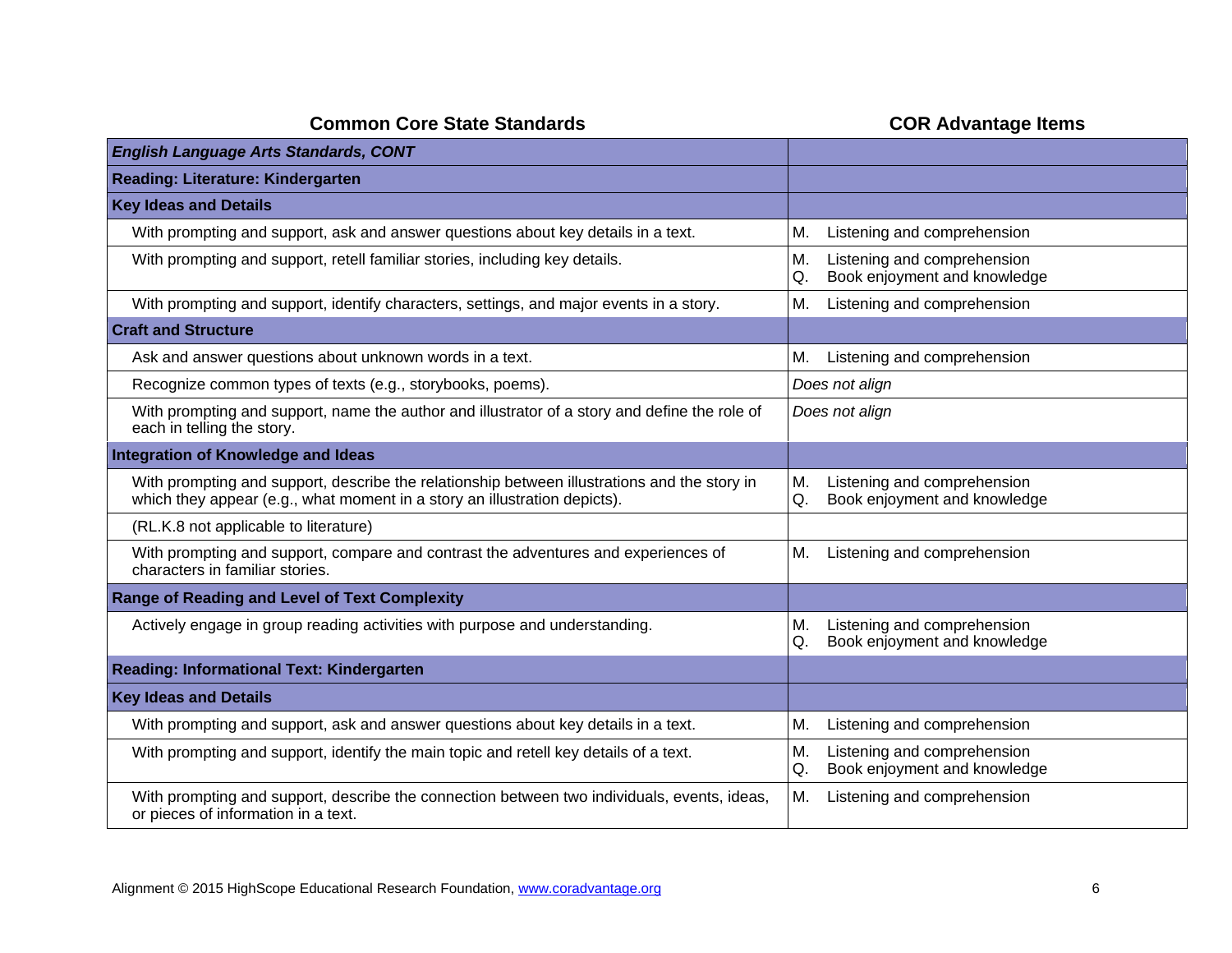| <b>English Language Arts Standards, CONT</b>                                                                                                                                                     |                                                                         |
|--------------------------------------------------------------------------------------------------------------------------------------------------------------------------------------------------|-------------------------------------------------------------------------|
| Reading: Informational Text: Kindergarten                                                                                                                                                        |                                                                         |
| <b>Craft and Structure</b>                                                                                                                                                                       |                                                                         |
| With prompting and support, ask and answer questions about unknown words in a text.                                                                                                              | Listening and comprehension<br>М.                                       |
| Identify the front cover, back cover, and title page of a book.                                                                                                                                  | Q.<br>Book enjoyment and knowledge                                      |
| Name the author and illustrator of a text and define the role of each in presenting the ideas or<br>information in a text.                                                                       | Does not align                                                          |
| <b>Integration of Knowledge and Ideas</b>                                                                                                                                                        |                                                                         |
| With prompting and support, describe the relationship between illustrations and the text in<br>which they appear (e.g., what person, place, thing, or idea in the text an illustration depicts). | M.<br>Listening and comprehension<br>Book enjoyment and knowledge<br>Q. |
| With prompting and support, identify the reasons an author gives to support points in a text.                                                                                                    | M.<br>Listening and comprehension                                       |
| With prompting and support, identify basic similarities in and differences between two texts on<br>the same topic (e.g., in illustrations, descriptions, or procedures).                         | M.<br>Listening and comprehension                                       |
| <b>Range of Reading and Level of Text Complexity</b>                                                                                                                                             |                                                                         |
| Actively engage in group reading activities with purpose and understanding.                                                                                                                      | Listening and comprehension<br>M.<br>Book enjoyment and knowledge<br>Q. |
| <b>Reading: Foundational Skills: Kindergarten</b>                                                                                                                                                |                                                                         |
| <b>Print Concepts</b>                                                                                                                                                                            |                                                                         |
| Demonstrate understanding of the organization and basic features of print.                                                                                                                       | P.<br>Reading<br>Q.<br>Book enjoyment and knowledge                     |
| Follow words from left to right, top to bottom, and page by page.                                                                                                                                | P.<br>Reading<br>Q.<br>Book enjoyment and knowledge                     |
| Recognize that spoken words are represented in written language by specific sequences of<br>letters.                                                                                             | Ρ.<br>Reading                                                           |
| Understand that words are separated by spaces in print.                                                                                                                                          | Ρ.<br>Reading<br>R.<br>Writing                                          |
| Recognize and name all upper- and lowercase letters of the alphabet.                                                                                                                             | О.<br>Alphabet knowledge                                                |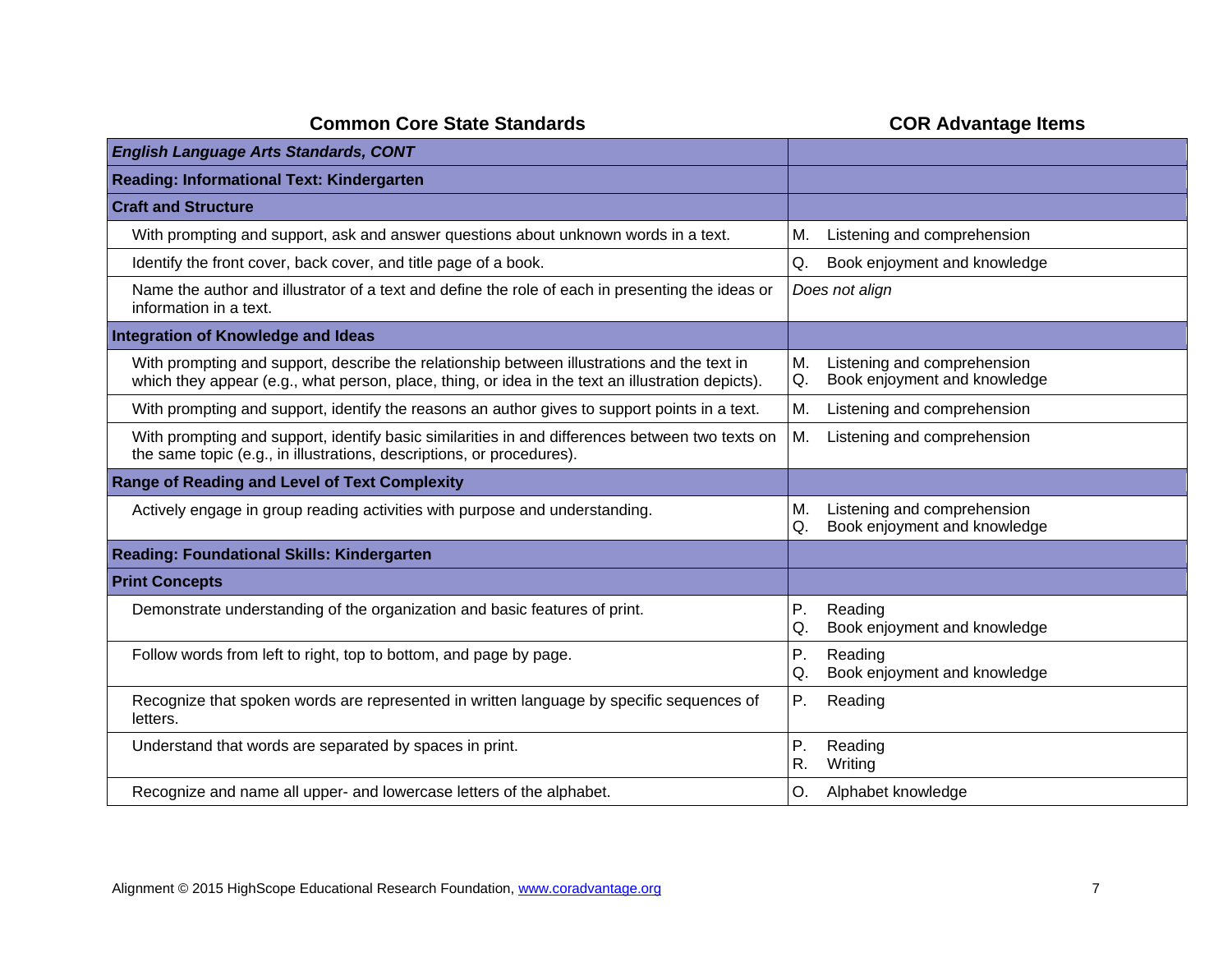| <b>English Language Arts Standards, CONT</b>                                                                                                                                                                                     |                                                                                          |  |
|----------------------------------------------------------------------------------------------------------------------------------------------------------------------------------------------------------------------------------|------------------------------------------------------------------------------------------|--|
| Reading: Foundational Skills: Kindergarten, CONT                                                                                                                                                                                 |                                                                                          |  |
| <b>Phonological Awareness</b>                                                                                                                                                                                                    |                                                                                          |  |
| Demonstrate understanding of spoken words, syllables, and sounds (phonemes).                                                                                                                                                     | N.<br>Phonological awareness                                                             |  |
| Recognize and produce rhyming words.                                                                                                                                                                                             | Phonological awareness<br>N.                                                             |  |
| Count, pronounce, blend, and segment syllables in spoken words.                                                                                                                                                                  | N.<br>Phonological awareness                                                             |  |
| Blend and segment onsets and rimes of single-syllable spoken words.                                                                                                                                                              | N.<br>Phonological awareness                                                             |  |
| Isolate and pronounce the initial, medial vowel, and final sounds (phonemes) in three-<br>phoneme (consonant-vowel-consonant, or CVC) words. <sup>1</sup> (This does not include CVCs ending<br>with $/I/$ , $/I/$ , or $/X/$ .) | N.<br>Phonological awareness                                                             |  |
| Words, syllables, or phonemes written in /slashes/refer to their pronunciations or phonology. Thus,/CVC/ is a word with three phonemes regardless of the number<br>of letters in the spelling of the word.                       |                                                                                          |  |
| Add or substitute individual sounds (phonemes) in simple, one-syllable words to make new<br>words.                                                                                                                               | N.<br>Phonological awareness                                                             |  |
| <b>Phonics and Word Recognition</b>                                                                                                                                                                                              |                                                                                          |  |
| Know and apply grade-level phonics and word analysis skills in decoding words.                                                                                                                                                   | Ρ.<br>Reading                                                                            |  |
| Demonstrate basic knowledge of one-to-one letter-sound correspondences by producing the<br>primary sound or many of the most frequent sounds for each consonant.                                                                 | Alphabet knowledge<br>O.                                                                 |  |
| Associate the long and short sounds with the common spellings (graphemes) for the five major<br>vowels.                                                                                                                          | O.<br>Alphabet knowledge<br>Ρ.<br>Reading                                                |  |
| Read common high-frequency words by sight (e.g., the, of, to, you, she, my, is, are, do, does).                                                                                                                                  | P.<br>Reading                                                                            |  |
| Distinguish between similarly spelled words by identifying the sounds of the letters that differ.                                                                                                                                | N.<br>Phonological awareness<br>Ρ.<br>Reading                                            |  |
| Fluency                                                                                                                                                                                                                          |                                                                                          |  |
| Read emergent-reader texts with purpose and understanding.                                                                                                                                                                       | Listening and comprehension<br>М.<br>P.<br>Reading<br>Q.<br>Book enjoyment and knowledge |  |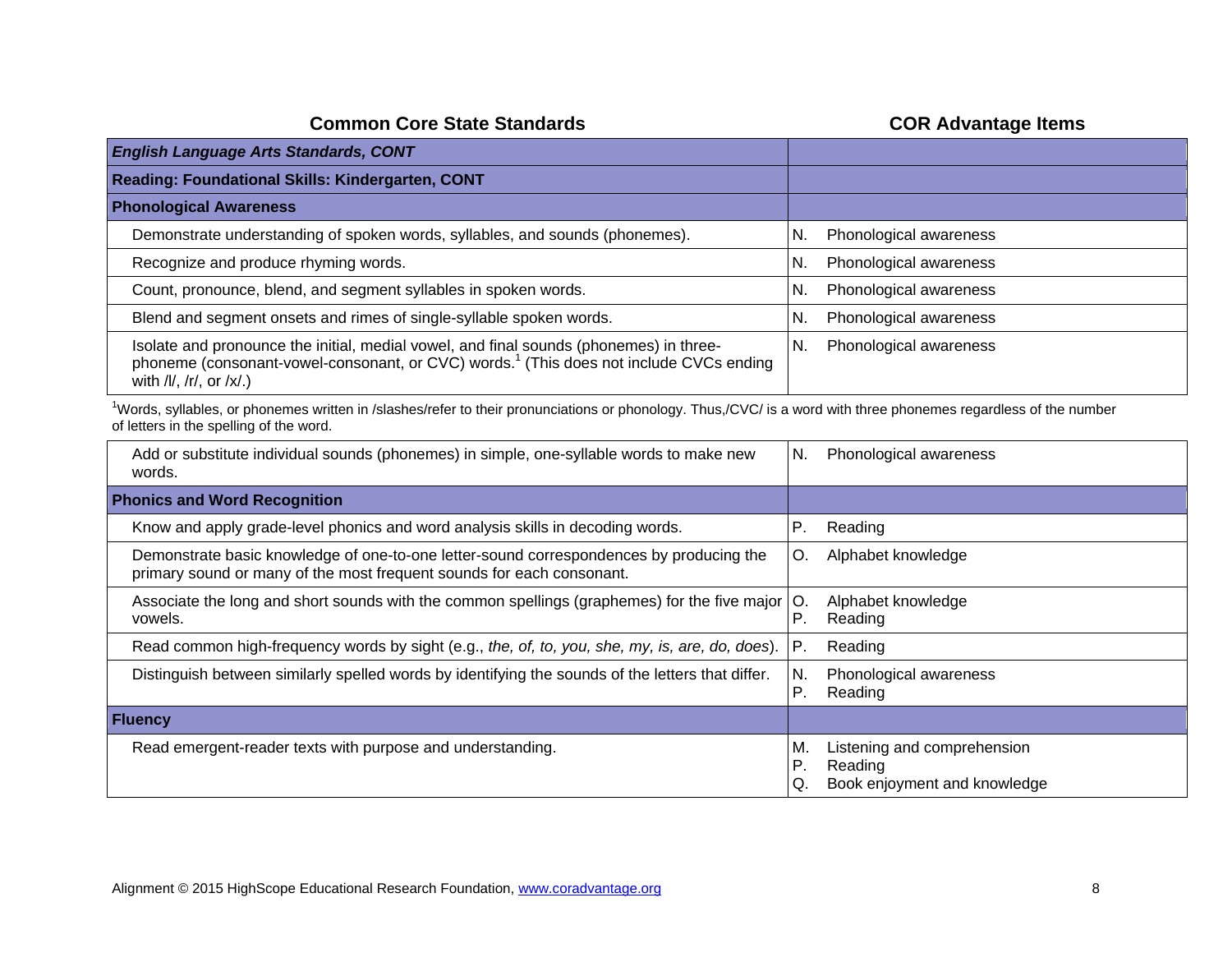| <b>English Language Arts Standards, CONT</b>                                                                                                                                                                                                                      |                                                                                                                                              |
|-------------------------------------------------------------------------------------------------------------------------------------------------------------------------------------------------------------------------------------------------------------------|----------------------------------------------------------------------------------------------------------------------------------------------|
| <b>Writing: Kindergarten</b>                                                                                                                                                                                                                                      |                                                                                                                                              |
| <b>Text Types and Purposes</b>                                                                                                                                                                                                                                    |                                                                                                                                              |
| Use a combination of drawing, dictating, and writing to compose opinion pieces in which they<br>tell a reader the topic or the name of the book they are writing about and state an opinion or<br>preference about the topic or book (e.g., My favorite book is). | Μ.<br>Listening and comprehension<br>Q.<br>Book enjoyment and knowledge<br>R.<br>Writing<br>Χ.<br>Art                                        |
| Use a combination of drawing, dictating, and writing to compose informative/explanatory texts<br>in which they name what they are writing about and supply some information about the topic.                                                                      | M.<br>Listening and comprehension<br>Q.<br>Book enjoyment and knowledge<br>R.<br>Writing<br>Χ.<br>Art                                        |
| Use a combination of drawing, dictating, and writing to narrate a single event or several<br>loosely linked events, tell about the events in the order in which they occurred, and provide a<br>reaction to what happened.                                        | M.<br>Listening and comprehension<br>Book enjoyment and knowledge<br>Q.<br>R.<br>Writing<br>Χ.<br>Art                                        |
| <b>Production and Distribution of Writing</b>                                                                                                                                                                                                                     |                                                                                                                                              |
| (W.K.4 begins in grade 3)                                                                                                                                                                                                                                         |                                                                                                                                              |
| With guidance and support from adults, respond to questions and suggestions from peers and<br>add details to strengthen writing as needed.                                                                                                                        | М.<br>Listening and comprehension<br>R.<br>Writing                                                                                           |
| With guidance and support from adults, explore a variety of digital tools to produce and publish<br>writing, including in collaboration with peers.                                                                                                               | EE. Tools and technology                                                                                                                     |
| <b>Research to Build and Present Knowledge</b>                                                                                                                                                                                                                    |                                                                                                                                              |
| Participate in shared research and writing projects (e.g., explore a number of books by a<br>favorite author and express opinions about them).                                                                                                                    | F.<br>Building relationships with other children<br>М.<br>Listening and comprehension<br>Book enjoyment and knowledge<br>Q.<br>R.<br>Writing |
| With guidance and support from adults, recall information from experiences or gather<br>information from provided sources to answer a question.                                                                                                                   | C.<br>Reflection<br>M.<br>Listening and comprehension                                                                                        |
| (W.K.9 begins in grade 4)                                                                                                                                                                                                                                         |                                                                                                                                              |
| <b>Range of Writing</b>                                                                                                                                                                                                                                           |                                                                                                                                              |
| (W.K.9 begins in grade 4)                                                                                                                                                                                                                                         |                                                                                                                                              |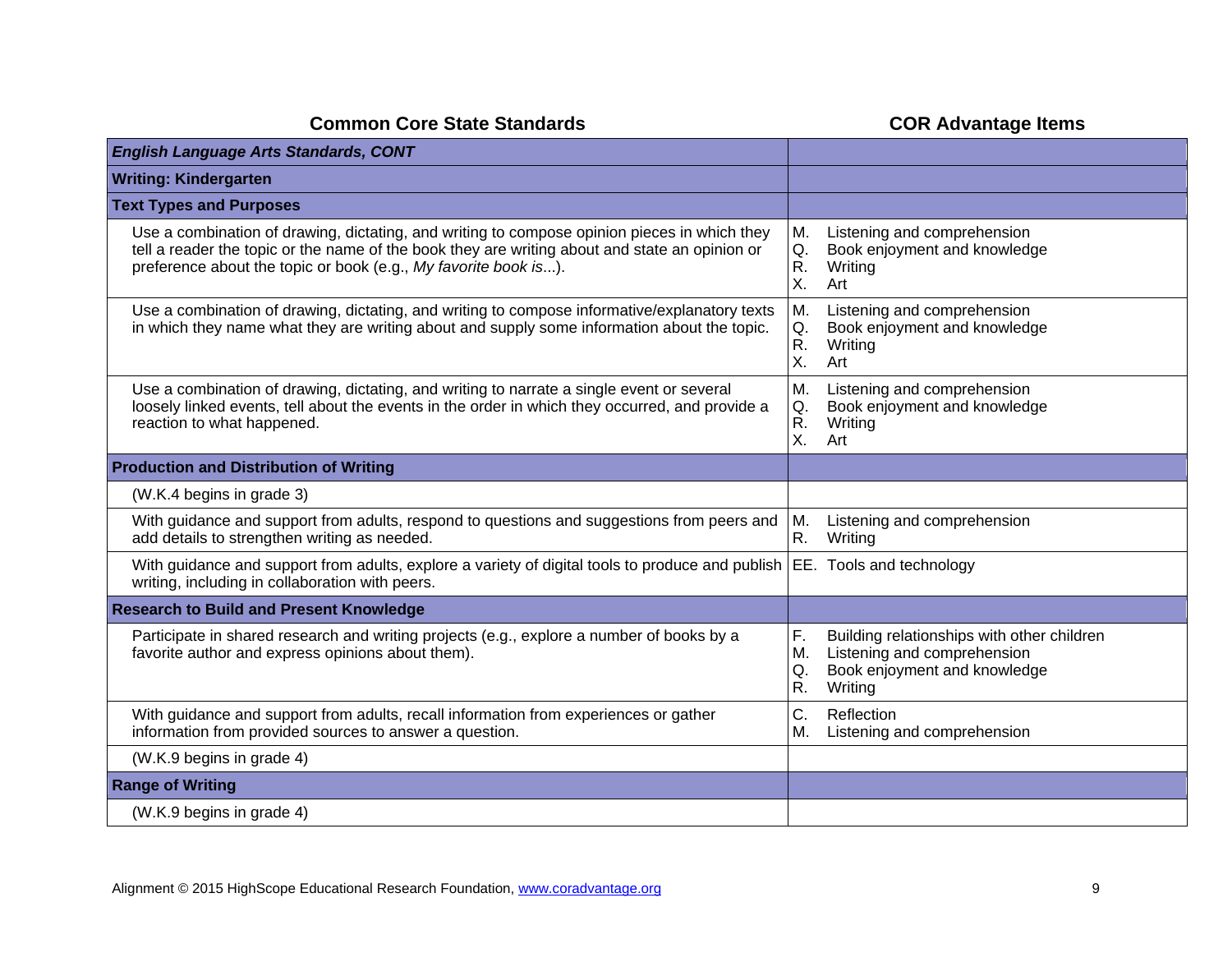| <b>English Language Arts Standards, CONT</b>                                                                                                                                                                             |                                                                                                                              |
|--------------------------------------------------------------------------------------------------------------------------------------------------------------------------------------------------------------------------|------------------------------------------------------------------------------------------------------------------------------|
| <b>Speaking &amp; Listening: Kindergarten</b>                                                                                                                                                                            |                                                                                                                              |
| <b>Comprehension and Collaboration</b>                                                                                                                                                                                   |                                                                                                                              |
| Participate in collaborative conversations with diverse partners about kindergarten topics and<br>texts with peers and adults in small and larger groups.                                                                | Ε.<br>Building relationships with adults<br>F.<br>Building relationships with other children<br>Speaking<br>L.               |
| Follow agreed-upon rules for discussions (e.g., listening to others and taking turns speaking<br>about the topics and texts under discussion).                                                                           | G.<br>Community                                                                                                              |
| Continue a conversation through multiple exchanges.                                                                                                                                                                      | E.<br>Building relationships with adults<br>F.<br>Building relationships with other children                                 |
| Confirm understanding of a text read aloud or information presented orally or through other<br>media by asking and answering questions about key details and requesting clarification if<br>something is not understood. | Speaking<br>L.<br>Listening and comprehension<br>Μ.                                                                          |
| Ask and answer questions in order to seek help, get information, or clarify something that is<br>not understood.                                                                                                         | <b>B.</b><br>Problem solving with materials<br>Ε.<br>Building relationships with adults<br>Μ.<br>Listening and comprehension |
| <b>Presentation of Knowledge and Ideas</b>                                                                                                                                                                               |                                                                                                                              |
| Describe familiar people, places, things, and events and, with prompting and support, provide<br>additional detail.                                                                                                      | Speaking<br>L.                                                                                                               |
| Add drawings or other visual displays to descriptions as desired to provide additional detail.                                                                                                                           | W.<br>Data analysis<br>Χ.<br>Art                                                                                             |
| Speak audibly and express thoughts, feelings, and ideas clearly.                                                                                                                                                         | Speaking                                                                                                                     |
| Language: Kindergarten                                                                                                                                                                                                   |                                                                                                                              |
| <b>Conventions of Standard English</b>                                                                                                                                                                                   |                                                                                                                              |
| Demonstrate command of the conventions of standard English grammar and usage when<br>writing or speaking.                                                                                                                | Speaking<br>L.<br>R.<br>Writing                                                                                              |
| Print many upper- and lowercase letters.                                                                                                                                                                                 | R.<br>Writing                                                                                                                |
| Use frequently occurring nouns and verbs.                                                                                                                                                                                | Speaking                                                                                                                     |
| Form regular plural nouns orally by adding /s/ or /es/ (e.g., dog, dogs; wish, wishes).                                                                                                                                  | Does not align                                                                                                               |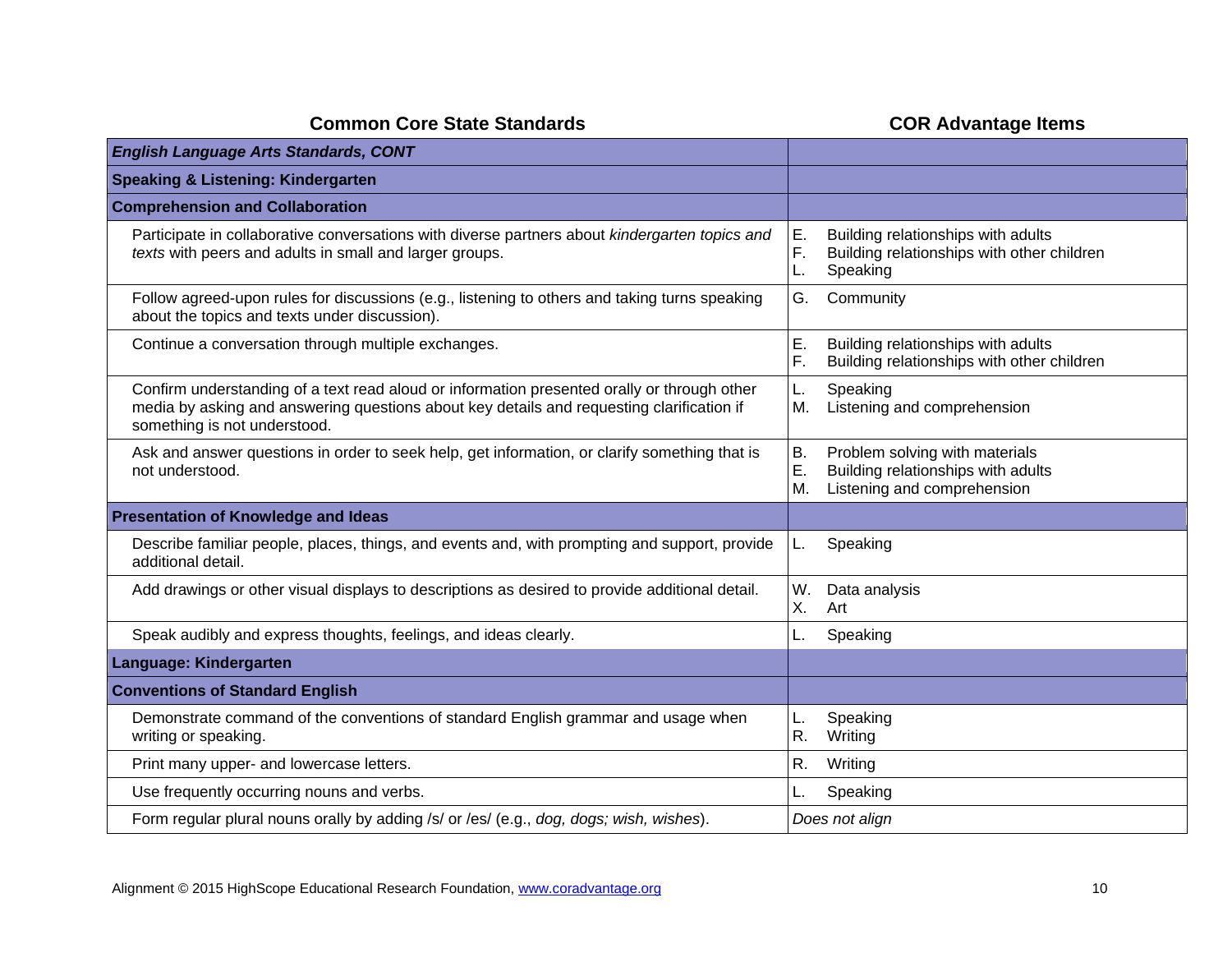| <b>English Language Arts Standards, CONT</b>                                                                                                           |                                                     |
|--------------------------------------------------------------------------------------------------------------------------------------------------------|-----------------------------------------------------|
| Language: Kindergarten, CONT                                                                                                                           |                                                     |
| <b>Conventions of Standard English, CONT</b>                                                                                                           |                                                     |
| Understand and use question words (interrogatives) (e.g., who, what, where, when, why, how).                                                           | Speaking<br>L.<br>Μ.<br>Listening and comprehension |
| Use the most frequently occurring prepositions (e.g., to, from, in, out, on, off, for, of, by, with).                                                  | Speaking<br>L.                                      |
| Produce and expand complete sentences in shared language activities.                                                                                   | Speaking<br>L.                                      |
| Demonstrate command of the conventions of standard English capitalization, punctuation, and<br>spelling when writing.                                  | Writing<br>R.                                       |
| Capitalize the first word in a sentence and the pronoun I                                                                                              | R.<br>Writing                                       |
| Recognize and name end punctuation.                                                                                                                    | R.<br>Writing                                       |
| Write a letter or letters for most consonant and short-vowel sounds (phonemes).                                                                        | Alphabet knowledge<br>О.                            |
| Spell simple words phonetically, drawing on knowledge of sound-letter relationships.                                                                   | O.<br>Alphabet knowledge<br>R.<br>Writing           |
| <b>Knowledge of Language</b>                                                                                                                           |                                                     |
| (L.K.3 begins in grade 2)                                                                                                                              |                                                     |
| <b>Vocabulary Acquisition and Use</b>                                                                                                                  |                                                     |
| Determine or clarify the meaning of unknown and multiple-meaning words and phrases based<br>on kindergarten reading and content.                       | Listening and comprehension<br>М.                   |
| Identify new meanings for familiar words and apply them accurately (e.g., knowing duck is a<br>bird and learning the verb to duck).                    | М.<br>Listening and comprehension                   |
| Use the most frequently occurring inflections and affixes (e.g., -ed, -s, re-, un-, pre-, -ful, -less)<br>as a clue to the meaning of an unknown word. | Μ.<br>Listening and comprehension                   |
| With guidance and support from adults, explore word relationships and nuances in word<br>meanings.                                                     | Μ.<br>Listening and comprehension                   |
| Sort common objects into categories (e.g., shapes, foods) to gain a sense of the concepts the<br>categories represent.                                 | BB. Observing and classifying                       |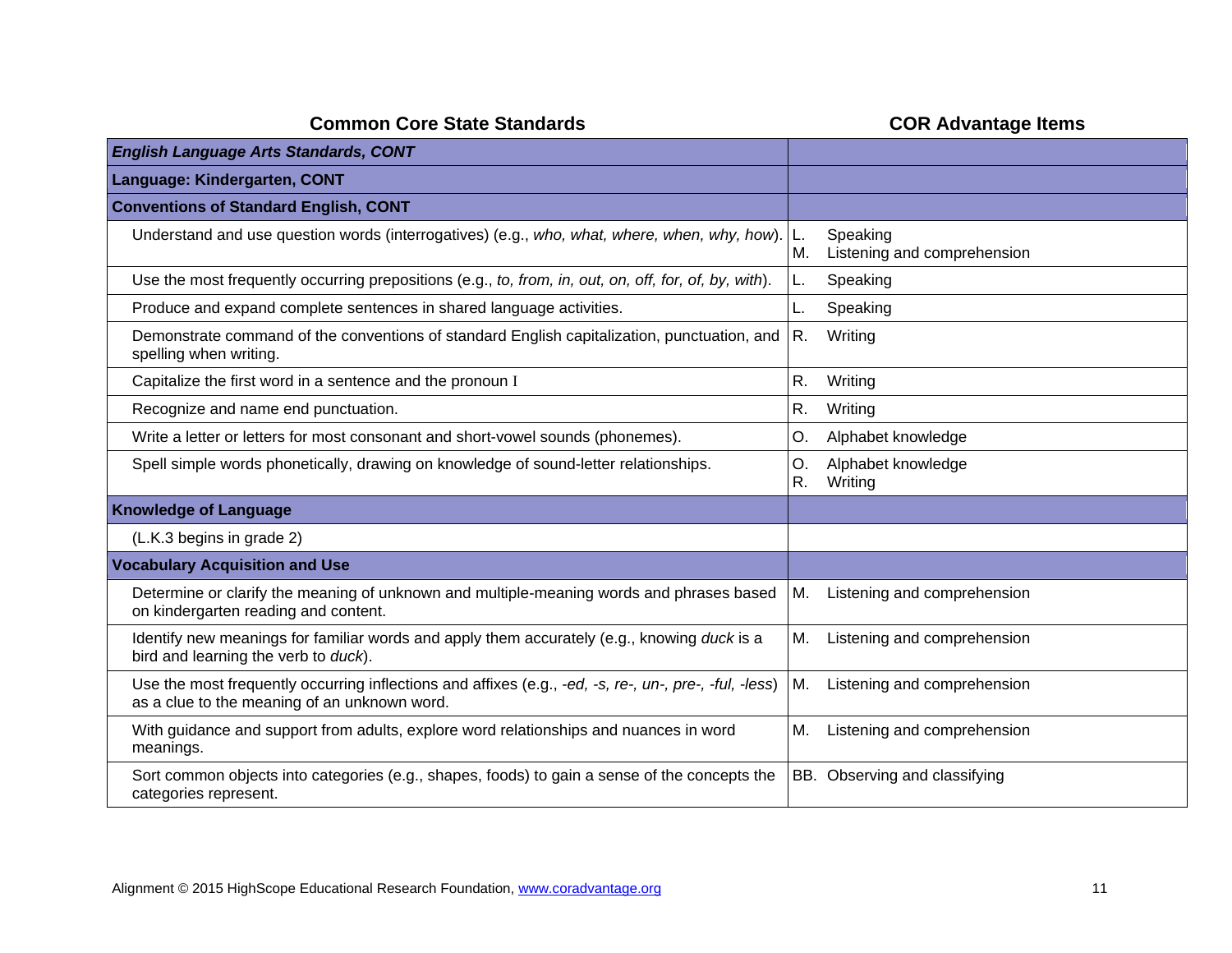| <b>English Language Arts Standards, CONT</b>                                                                                                   |                                                |
|------------------------------------------------------------------------------------------------------------------------------------------------|------------------------------------------------|
| Language: Kindergarten, CONT                                                                                                                   |                                                |
| <b>Vocabulary Acquisition and Use, CONT</b>                                                                                                    |                                                |
| Demonstrate understanding of frequently occurring verbs and adjectives by relating them to<br>their opposites (antonyms).                      | Listening and comprehension<br>M.              |
| Identify real-life connections between words and their use (e.g., note places at school that are<br>colorful).                                 | Listening and comprehension<br>М.              |
| Distinguish shades of meaning among verbs describing the same general action (e.g., walk,<br>march, strut, prance) by acting out the meanings. | Listening and comprehension<br>IM.<br>Movement |
| Use words and phrases acquired through conversations, reading and being read to, and<br>responding to texts.                                   | Speaking<br>Listening and comprehension<br>М.  |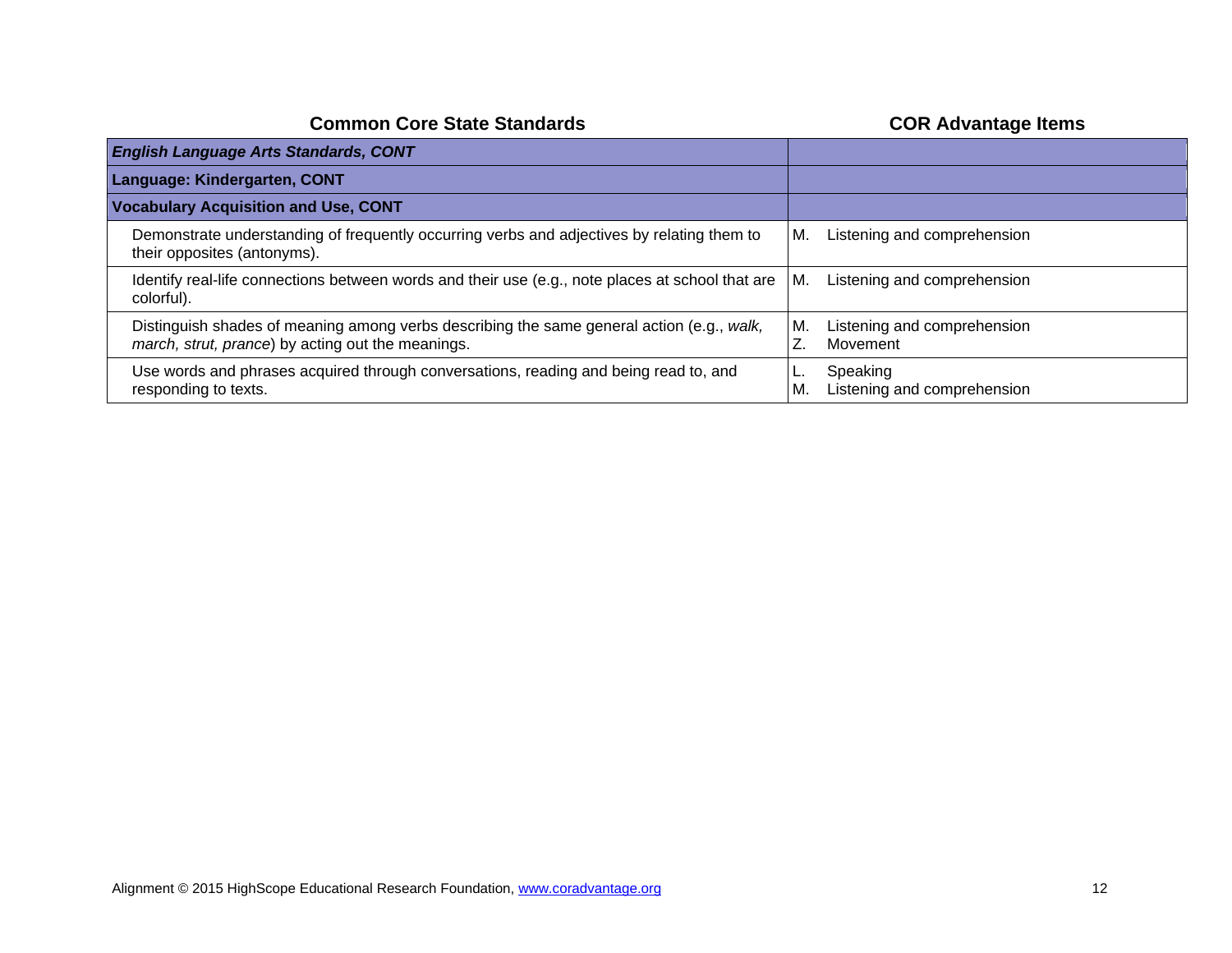**COR Advantage Items** 

| <b>Standards for Mathematical Practice</b>                                                                                                                                                                                                |                                      |
|-------------------------------------------------------------------------------------------------------------------------------------------------------------------------------------------------------------------------------------------|--------------------------------------|
| <b>Kindergarten: Counting &amp; Cardinality</b>                                                                                                                                                                                           |                                      |
| Know number names and the count sequence.                                                                                                                                                                                                 |                                      |
| Count to 100 by ones and by tens.                                                                                                                                                                                                         | S.<br>Number and counting            |
| Count forward beginning from a given number within the known sequence (instead of having<br>to begin at 1).                                                                                                                               | S.<br>Number and counting            |
| Write numbers from 0 to 20. Represent a number of objects with a written numeral 0-20 (with $0 \mid R$ .<br>representing a count of no objects).                                                                                          | Writing<br>S.<br>Number and counting |
| Count to tell the number of objects.                                                                                                                                                                                                      |                                      |
| Understand the relationship between numbers and quantities; connect counting to cardinality.                                                                                                                                              | S.<br>Number and counting            |
| When counting objects, say the number names in the standard order, pairing each object with<br>one and only one number name and each number name with one and only one object.                                                            | S.<br>Number and counting            |
| Understand that the last number name said tells the number of objects counted. The number<br>of objects is the same regardless of their arrangement or the order in which they were<br>counted.                                           | S.<br>Number and counting            |
| Understand that each successive number name refers to a quantity that is one larger.                                                                                                                                                      | S.<br>Number and counting            |
| Count to answer "how many?" questions about as many as 20 things arranged in a line, a<br>rectangular array, or a circle, or as many as 10 things in a scattered configuration; given a<br>number from 1-20, count out that many objects. | S.<br>Number and counting            |
| <b>Compare numbers.</b>                                                                                                                                                                                                                   |                                      |
| Identify whether the number of objects in one group is greater than, less than, or equal to the<br>number of objects in another group, e.g., by using matching and counting strategies. <sup>1</sup>                                      | S.<br>Number and counting            |
| Compare two numbers between 1 and 10 presented as written numerals.                                                                                                                                                                       | S.<br>Number and counting            |

 $\frac{1}{1}$  Include groups with up to ten objects.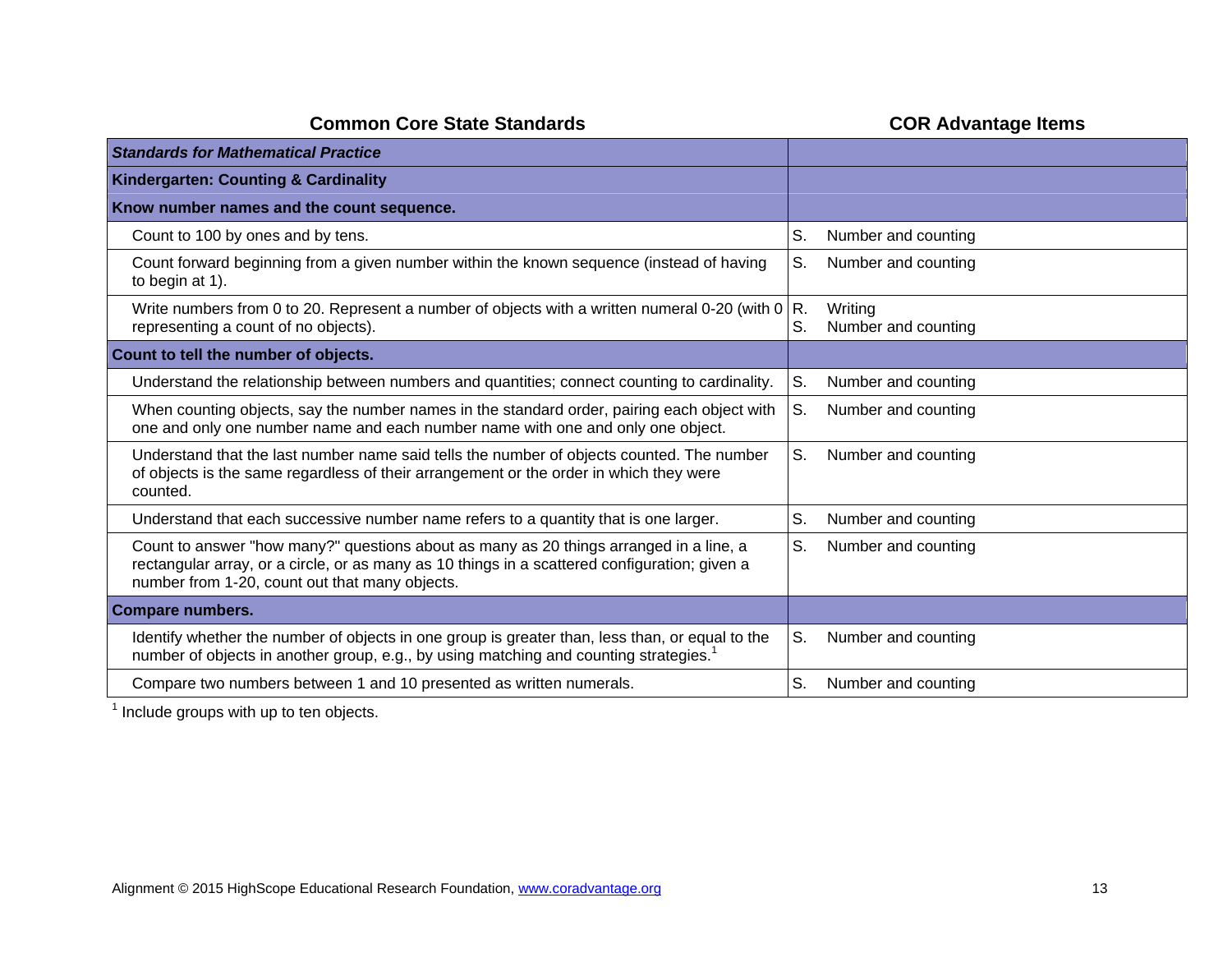| <b>Standards for Mathematical Practice, CONT</b>                                                                                                                                                                                                                                                                                                       |                                                  |
|--------------------------------------------------------------------------------------------------------------------------------------------------------------------------------------------------------------------------------------------------------------------------------------------------------------------------------------------------------|--------------------------------------------------|
| Kindergarten: Operations & Algebraic Thinking                                                                                                                                                                                                                                                                                                          |                                                  |
| Understand addition as putting together and adding to, and understand subtraction as<br>taking apart and taking from.                                                                                                                                                                                                                                  |                                                  |
| Represent addition and subtraction with objects, fingers, mental images, drawings, sounds<br>(e.g., claps), acting out situations, verbal explanations, expressions, or equations.                                                                                                                                                                     | S.<br>Number and counting<br>W.<br>Data analysis |
| Solve addition and subtraction word problems, and add and subtract within 10, e.g., by using<br>objects or drawings to represent the problem.                                                                                                                                                                                                          | S.<br>Number and counting<br>W.<br>Data analysis |
| Decompose numbers less than or equal to 10 into pairs in more than one way, e.g., by using<br>objects or drawings, and record each decomposition by a drawing or equation (e.g., $5 = 2 + 3$<br>and $5 = 4 + 1$ ).                                                                                                                                     | S.<br>Number and counting<br>W.<br>Data analysis |
| For any number from 1 to 9, find the number that makes 10 when added to the given number,<br>e.g., by using objects or drawings, and record the answer with a drawing or equation.                                                                                                                                                                     | S.<br>Number and counting<br>W.<br>Data analysis |
| Fluently add and subtract within 5.                                                                                                                                                                                                                                                                                                                    | S.<br>Number and counting                        |
| Kindergarten: Number & Operations in Base Ten                                                                                                                                                                                                                                                                                                          |                                                  |
| Work with numbers 11-19 to gain foundations for place value.                                                                                                                                                                                                                                                                                           |                                                  |
| Compose and decompose numbers from 11 to 19 into ten ones and some further ones, e.g.,<br>by using objects or drawings, and record each composition or decomposition by a drawing or<br>equation (such as $18 = 10 + 8$ ); understand that these numbers are composed of ten ones and<br>one, two, three, four, five, six, seven, eight, or nine ones. | S.<br>Number and counting<br>W.<br>Data analysis |
| Kindergarten: Measurement & Data                                                                                                                                                                                                                                                                                                                       |                                                  |
| Describe and compare measurable attributes.                                                                                                                                                                                                                                                                                                            |                                                  |
| Describe measurable attributes of objects, such as length or weight. Describe several<br>measurable attributes of a single object.                                                                                                                                                                                                                     | Measurement<br>U.                                |
| Directly compare two objects with a measurable attribute in common, to see which object has<br>"more of"/"less of" the attribute, and describe the difference. For example, directly compare the<br>heights of two children and describe one child as taller/shorter.                                                                                  | U.<br>Measurement                                |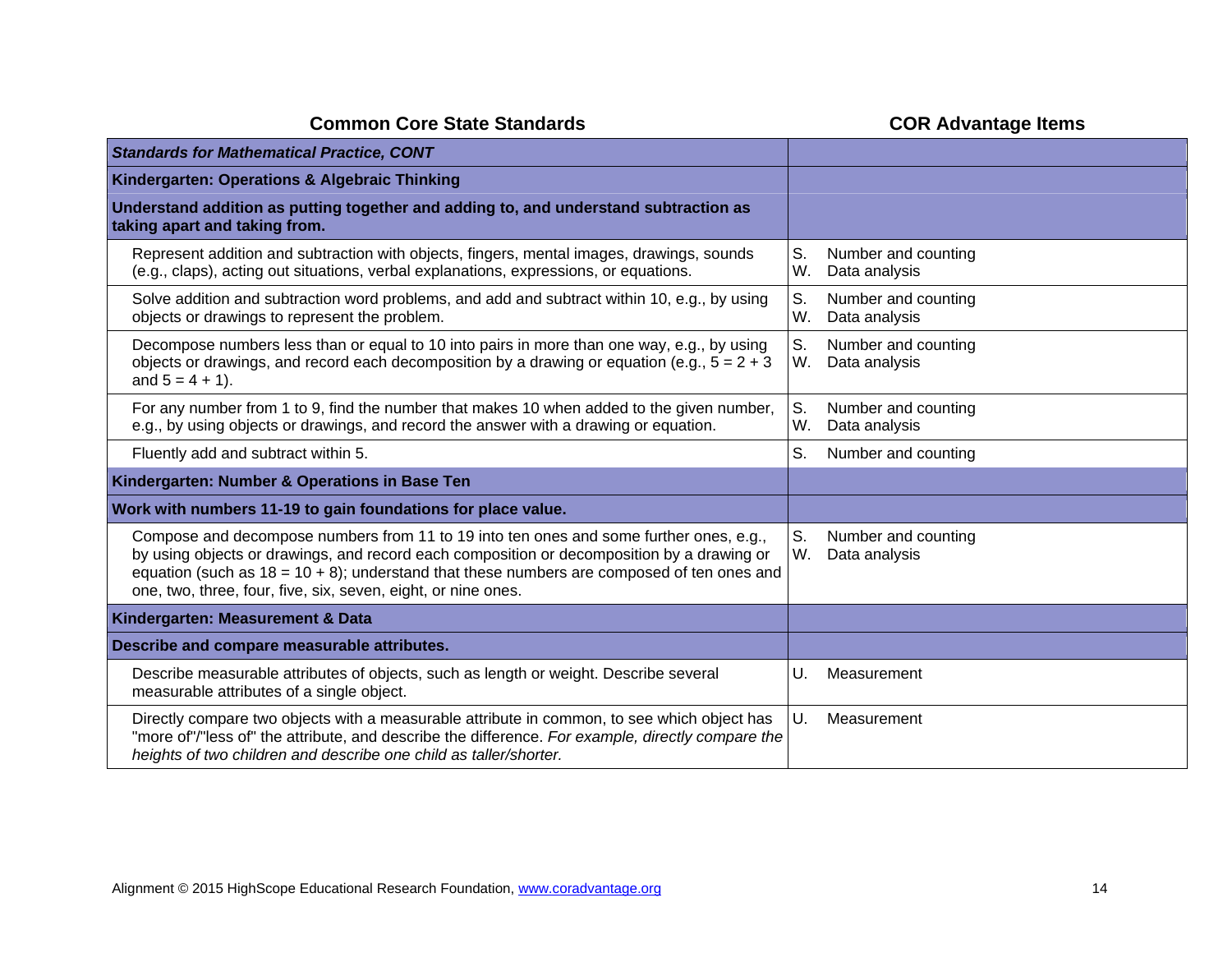| <b>Common Core State Standards</b>                                                                                                                                                                                                                                                     | <b>COR Advantage Items</b>                                                   |
|----------------------------------------------------------------------------------------------------------------------------------------------------------------------------------------------------------------------------------------------------------------------------------------|------------------------------------------------------------------------------|
| <b>Standards for Mathematical Practice, CONT</b>                                                                                                                                                                                                                                       |                                                                              |
| Kindergarten: Measurement & Data, CONT                                                                                                                                                                                                                                                 |                                                                              |
| Classify objects and count the number of objects in each category.                                                                                                                                                                                                                     |                                                                              |
| Classify objects into given categories; count the numbers of objects in each category and sort<br>the categories by count.                                                                                                                                                             | U.<br>Measurement<br>W.<br>Data analysis<br>BB.<br>Observing and classifying |
| Kindergarten: Geometry                                                                                                                                                                                                                                                                 |                                                                              |
| Identify and describe shapes.                                                                                                                                                                                                                                                          |                                                                              |
| Describe objects in the environment using names of shapes, and describe the relative<br>positions of these objects using terms such as above, below, beside, in front of, behind, and<br>next to.                                                                                      | Τ.<br>Geometry: Shapes and spatial awareness                                 |
| Correctly name shapes regardless of their orientations or overall size.                                                                                                                                                                                                                | Geometry: Shapes and spatial awareness<br>Τ.                                 |
| Identify shapes as two-dimensional (lying in a plane, "flat") or three-dimensional ("solid").                                                                                                                                                                                          | Τ.<br>Geometry: Shapes and spatial awareness                                 |
| Analyze, compare, create, and compose shapes.                                                                                                                                                                                                                                          |                                                                              |
| Analyze and compare two- and three-dimensional shapes, in different sizes and orientations,<br>using informal language to describe their similarities, differences, parts (e.g., number of sides<br>and vertices/"corners") and other attributes (e.g., having sides of equal length). | Τ.<br>Geometry: Shapes and spatial awareness                                 |
| Model shapes in the world by building shapes from components (e.g., sticks and clay balls)<br>and drawing shapes.                                                                                                                                                                      | Τ.<br>Geometry: Shapes and spatial awareness                                 |
| Compose simple shapes to form larger shapes. For example, "Can you join these two<br>triangles with full sides touching to make a rectangle?"                                                                                                                                          | T.<br>Geometry: Shapes and spatial awareness                                 |
|                                                                                                                                                                                                                                                                                        |                                                                              |